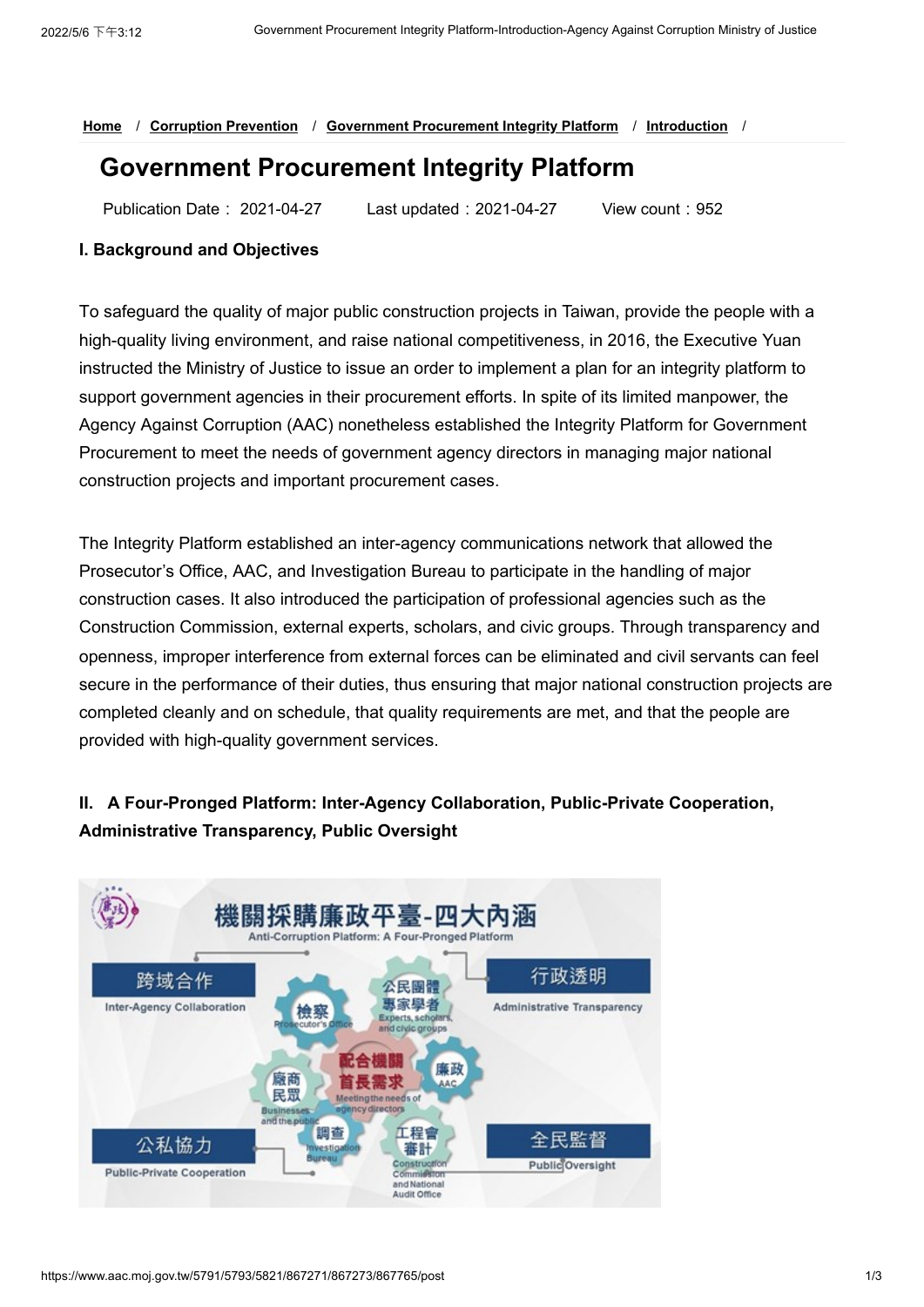#### **III. Specific Actions**

- 1. **Inter-agency collaboration:** An inter-agency communications network was developed to streamline communication between procuring agencies, other agencies involved in government procurement (e.g., the Prosecutor's Office, AAC, Investigation Bureau, Construction Commission, and National Audit Office), civic groups (e.g., Transparency International Chinese Taipei (TICT) and concerned environmental groups), experts, scholars, manufacturers, and the public. The public has been made aware of the participation of anti-corruption inspection teams through public press conferences and briefings. Through regular meetings, consultative forums, and public education and public relations efforts, difficulties encountered during case processing can be discussed, solutions can be jointly researched, feedback can be collected, and the dissemination of laws and regulations and promotion of public awareness can be strengthened.
- 2. **Information disclosure:** Each agency is required to set up a special section on its website for the Integrity Platform to disclose information regarding the background, planning, progress, and resolution of cases as well as related meeting materials and records. The public dissemination of this information on the Integrity Platform makes it easy for businesses and other stakeholders to find the information and express their views, and allays fears of anticompetitive practices. It also increases public understanding, oversight, and trust.
- 3. **Internal controls:** In addition to the strengthening of individual agencies' internal control mechanisms and the improved coordination between agencies with the authority to carry out inspections (e.g., construction inspection and procurement audit teams, supervisory units, and government employee ethics units), the frequency of internal audits was increased. Special inspections and on-site visits can be performed through the platform to allow for a timely response to prevent risk escalation when concerns of corruption are raised. Furthermore, malpractice cases are handled-in accordance with law immediately upon identification.

### **IV. Benefits**

- 1. **For government agencies and state:** The Platform improves government efficiency and national competitiveness by ensuring that all major national construction projects are completed lawfully, on schedule, and with good quality.
- 2. **For civil servants:** The Platform creates a quality public service environment with an emphasis on accountability and proactivity.
- 3. **For businesses:** The Platform offers protection for the rights and interests of businesses so that they can focus on contract fulfillment.